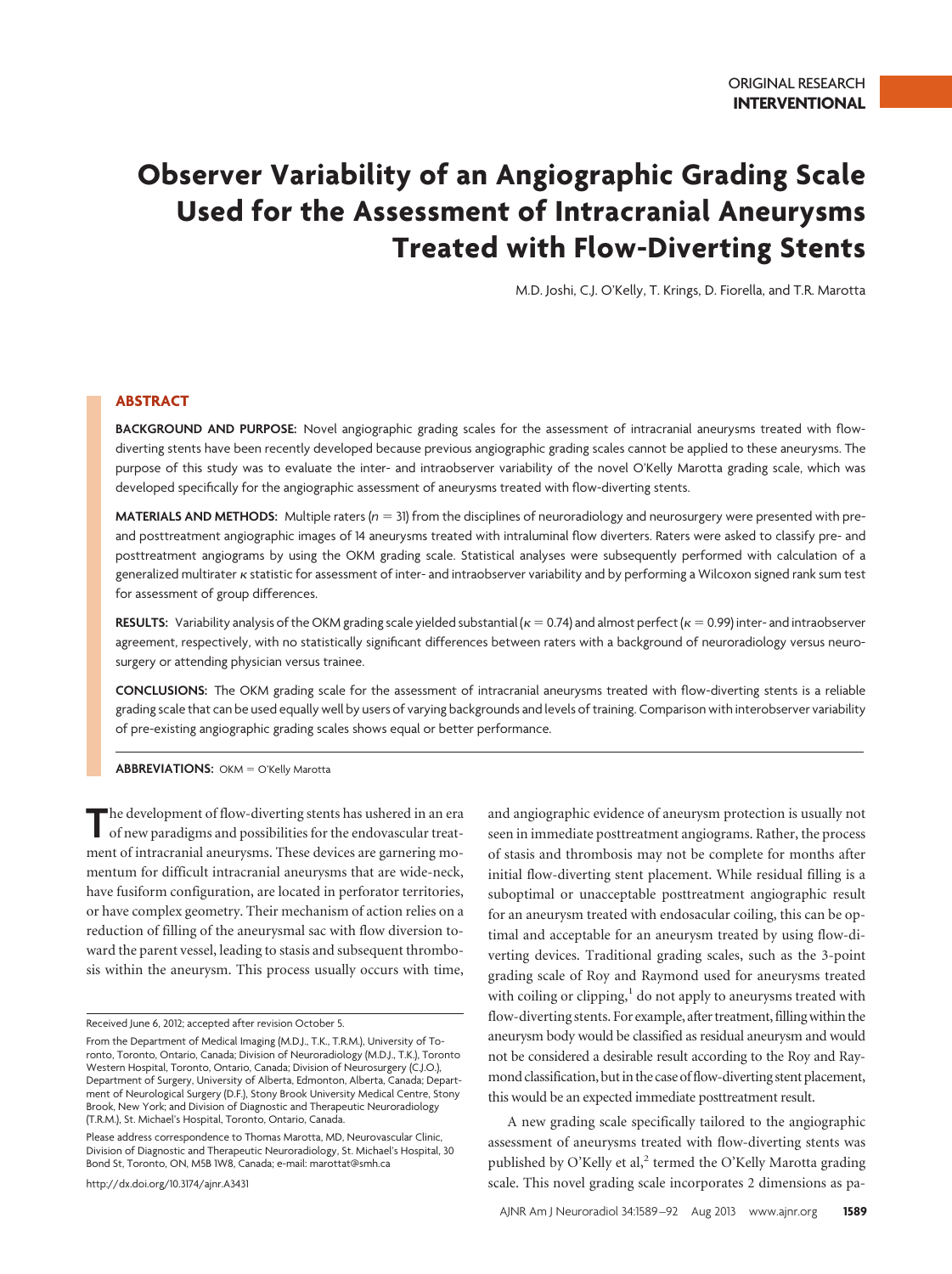

**FIG 1.** OKM angiographic grading scale for assessment of aneurysms treated with flow-diverting stents. Aneurysms are assigned grades on the basis of the amount of contrast filling of the aneurysm lumen (filling grades, A, B, C, D) and how long contrast persists in the aneurysm lumen with respect to angiographic phase (stasis grades 1, 2, 3). A grade consisting of a letter and a number is assigned to an aneurysm (eg, an aneurysm that fills its lumen completely with contrast persisting within the lumen into the venous phase of the angiogram is assigned grade A3).<sup>2</sup> Modified from O'Kelly CJ, Krings T, Fiorella D, et al. A novel grading scale for the angiographic assessment of intracranial aneurysms treated using flow diverting stents. Interv Neuroradiol 2010;16:133–37 and reproduced with permission from Centauro srl Publishing.

rameters, which reflect the mechanism by which flow-diverting devices accomplish aneurysm protection: reduction in aneurysm sac filling (filling grade), which reflects an anatomic aspect, and promotion of stasis within the aneurysm sac (stasis grade), which reflects a more dynamic or physiologic parameter (Fig 1).

With any novel grading scale, an evaluation of performance in the hands of the evaluating end user is necessary for an assessment of reliability. We present here an analysis of the interand intraobserver variability of the OKM grading scale based on evaluation of conventional angiographic images of aneurysms pre- and posttreatment with flow-diverting stents by 31 evaluators with a background in neurointervention from the disciplines of neuroradiology and neurosurgery.

## **MATERIALS AND METHODS**

Fourteen cases of aneurysms, pre- and posttreatment with flowdiverting stents (28 conventional cerebral angiograms), were presented to 31 evaluators from the backgrounds of neuroradiology and neurosurgery. Angiograms were shown in the form of a high-

resolution, scalable, multimedia-enabled, interactive document in Adobe Portable Document Format (Adobe Systems, San Jose, California). Two cases (4 angiograms) were duplicates placed randomly within the set for assessment of intraobserver variability. No patientidentifying, demographic, or flow-diversion device information was provided to any of the evaluators, and none of the evaluators had previous exposure or were involved in the treatment or follow-up of any of the cases presented. Evaluators were presented with a brief written introduction to the OKM grading scale and 2 case examples with answers. There was no personal coaching or verbal introduction given. Evaluators were asked to classify each of the angiograms of the aneurysms according to the OKM grading scale by selecting the appropriate filling grade and stasis grade from a drop-down menu.

Statistical analysis was performed by using statistical software (Statistical Package for the Social Sciences, Version 20; SPSS, Chicago, Illinois). A generalized nonweighted multirater  $\kappa$  statistic was calculated according to the method described by Siegal and Castellan.<sup>3</sup> Categorization of  $\kappa$  values was based on Landis and Koch<sup>4</sup> and reviewed in Fleiss et al.<sup>5</sup> Differences between groups or raters were analyzed for statistical significance by using a Wilcoxon signed rank sum test.

## **RESULTS**

Thirty-one evaluators, predominantly neurointerventionalists, with backgrounds in neuroradiology  $(n = 24)$  and neurosurgery  $(n = 7)$  participated in the study. Evaluators were either fellows or attending physicians. Interobserver variability was assessed by using a generalized multirater  $\kappa$ statistic, which showed substantial agreement across all evaluators with  $\kappa = 0.74$ , a very low standard error, and a highly favorable *P* value (Table 1). Intraobserver variability, as determined by random insertion of 4 duplicate angiograms, was also excellent with  $\kappa$  = 0.99, indicating almost perfect agreement (Table 1).

To determine whether there were any differences in grading based on specialty background or level of training, we performed a Wilcoxon rank sum test. While the number of neuroradiologists participating in the study exceeded the number of neurosurgeons by greater than 3:1, no statistically significant difference existed between the responses provided by either group (Table 1). There was also no statistically significant difference in responses based on level of training (ie, fellow in training versus attending physician), again, with a greater number of attending physicians compared with fellows.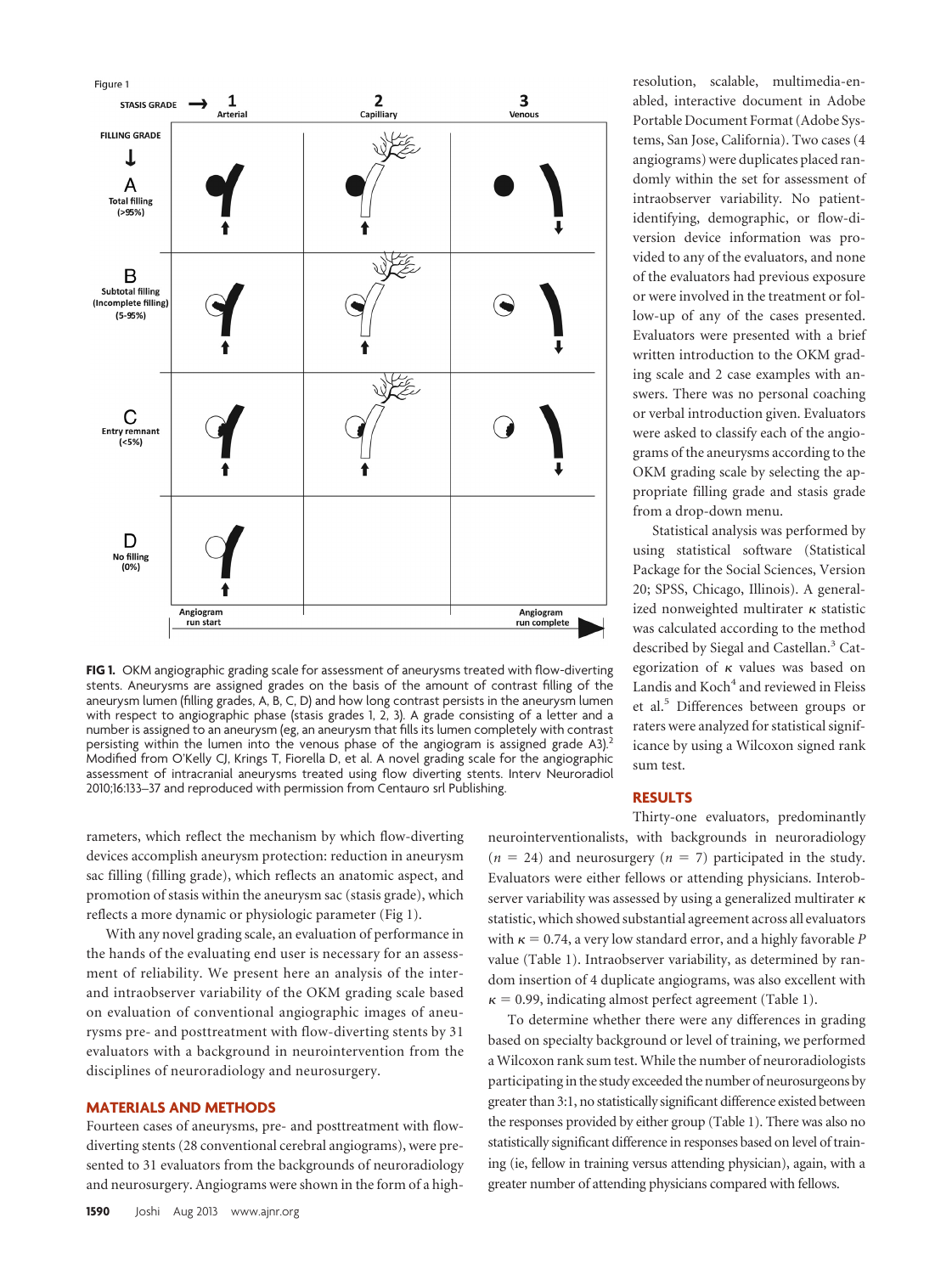#### **Table 1: Individual and group variability for the OKM grading scale**

| Variability                    |                                             | <b>Statistical Value</b>                    |
|--------------------------------|---------------------------------------------|---------------------------------------------|
| Individual                     |                                             |                                             |
| Interobserver                  | Substantial agreement                       | $\kappa = 0.74$ (P $\lt$ .005) <sup>a</sup> |
| <b>Intraobserver</b>           | Almost perfect agreement                    | $\kappa = 0.99 (P < .005)^{3}$              |
| Group                          |                                             |                                             |
| Neuroradiology vs neurosurgery | No significant difference in interpretation | $P = 329^b$                                 |
| Trainee vs attending           | No significant difference in interpretation | $P = 2^b$                                   |

<sup>a</sup> Generalized multirater  $\kappa$  calculated as described in Siegal and Castellan.<sup>3</sup>

<sup>b</sup> Significance determined using a Wilcoxon signed rank sum test.

**Table 2: Accuracy of rater response by grading category for the OKM grading scale**

|                      | % Correct | <b>Stasis</b> | % Correct |
|----------------------|-----------|---------------|-----------|
| <b>Filling Grade</b> | Response  | Grade         | Response  |
| А                    | 93        |               |           |
| B                    | 84        |               | 83        |
| $\subset$            | 45        |               | 90        |
|                      | 79        |               |           |

We were also interested in assessing the accuracy of responses with respect to each filling grade and stasis grade category. The percentage of correct responses is tabulated in Table 2. (The correct answer is based on consensus agreement in grading for a given angiogram based on evaluation by publication authors [M.D.J. and T.R.M.]) In general, accuracy was greater than 80% in all but one category, which was filling grade C, which corresponds to the category of entry remnant. According to the OKM grading scale, aneurysms that are pretreatment are graded as filling grade A, total filling, by definition (ie,  $>$  95%) even if they are partially thrombosed. This concept appears to have been wellgrasped by raters, given the 93% accuracy achieved overall for pre- and posttreatment angiograms and 100% accuracy for grade A when pretreatment subgroup scores were tabulated. Accuracy for filling grades corresponding to 5%–95% aneurysm filling, grade B, and 0% aneurysm filling, grade D, showed 84% and 80% accuracy, respectively.

Evaluators were much less accurate in choosing filling grade C, or entry remnant category, which was reflected by an accuracy rate of 45%, which is substantially less than that in any of the other filling grade categories.

The accuracy of stasis grade scores (ie, grading the degree of contrast stasis within the aneurysm) ranged from 80% to 90%. Much of the variability in determining stasis grade was seen in cases in which filling of an overlapping venous plexus was mistaken for aneurysm filling or vice versa or where subtle stasis and a very small amount of filling persisted into the venous phase but was not detected by the evaluator.

# **DISCUSSION**

The mechanism by which flow-diverting stents divert flow from the aneurysm into the parent vessel leading to progressive stasis, thrombosis, and obliteration of the aneurysm has necessitated the development of new grading scales to assess treatment and predict effect. Widely used and validated scales for grading of coiled aneurysms such as the Roy and Raymond simplified scale<sup>6</sup> do not apply to those treated with flow-diverting stents for which residual filling on the immediate posttreatment angiograms is acceptable and is the norm. Since the development of the OKM grading

scale, the first published for aneurysms treated by using flowdiverting stents, other grading scales have also been developed. The grading scale by Kamran et al<sup>7</sup> incorporates 2 main axes: axis I, assessing the degree of aneurysm occlusion, and axis II, assessing parent artery patency. This grading scale has favorable interobserver agreement for both axes (based on assessment by 2 expert raters) for anatomic parameters but does not address gradation of dynamic or physiologic parameters such as contrast stasis in the aneurysm lumen.

This study shows that the OKM grading scale has good interand intraobserver variability across many raters  $(n = 31)$  from varied backgrounds of neuroradiology and neurosurgery with different levels of experience. Our study does have some limitations in that the number of cases that each reader evaluated was limited to the grading of 28 angiograms. However, a high number of raters were recruited to more robustly address interobserver variability. Interobserver  $\kappa$  values may have been higher by selecting raters who were more experienced and coached on use of the grading scale; however, in reality, end-user populations normally comprise those without personal coaching as well as those with variable levels of expertise and the study was designed to capture this aspect. Personal coaching of raters may have also led to a higher degree of accuracy for the entry remnant category, defined as filling of  $<$  5%. Part of this is based on the difficulty of visually differentiating such a narrow range of aneurysm filling (ie,  $>$ 0%)  $to$   $\leq$ 5%) accurately. From a practical standpoint, the best angiographic view to assess and identify the entry remnant category is one in which the stent and the residual filling segment of the aneurysm are both in maximal profile. This view accomplishes visualization of what would be the aneurysm neck, by conventional nomenclature, and is where subtle residual contrast filling of the aneurysm of <5% would be best visualized.

The entry remnant would appear more like a sessile entity compared with one that is pedunculated or shows layering of contrast appearing like a fluid-fluid level or parfait. The entry remnant also has a propensity to occur in instances in which a small vessel arises from the aneurysm, functioning as a sump, keeping this small portion of the aneurysm persistently filling. However, with increasing and longer cumulative experience with flow-diversion devices, we are seeing that the entry remnant category could also be seen as a separate entity with its own prognostic significance and not only a continuum variable for filling grade. Some of our initial experiences suggest that aneurysms treated with flow-diversion stents that show angiographic appearances consistent with the entry remnant category have a propensity to fail to achieve complete exclusion from circulation. The details of the pathomechanism of this phenomenon are currently being explored (J.P. Cruz, personal communication, June 2011).